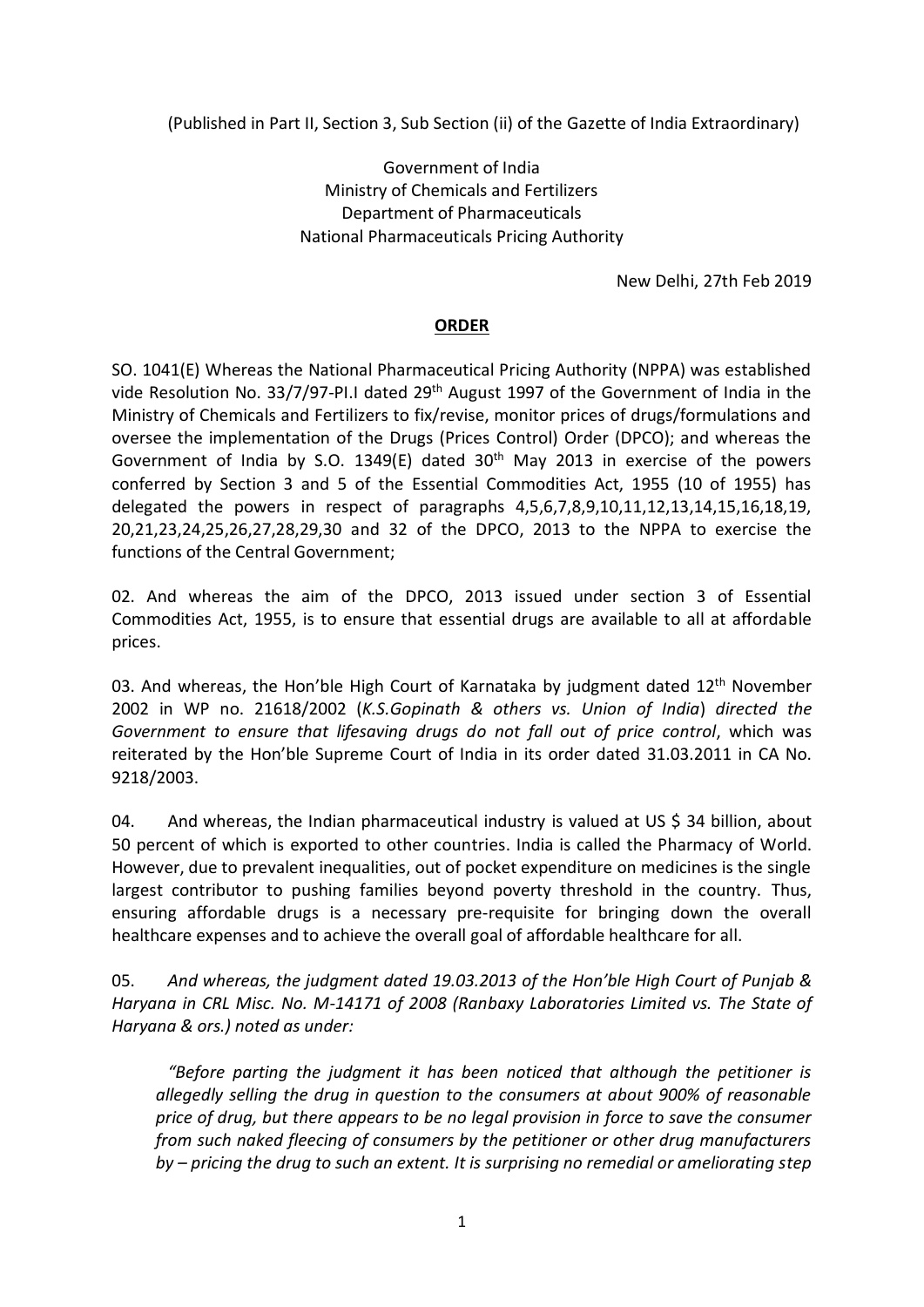*has been taken either by State or by Union of India in this regard. The court hopes that now at least the concerned authority shall wake up and shall take some remedial step to save the consumers from such fleecing."*

06. And whereas, the Authority noted that while the scheduled formulations currently under price cap form 16-17 percent of the pharma industry, the only control on the remaining non-scheduled drugs is by ensuring that the annual price increase is not more than 10 percent. The Government has been examining options for rationalisation of prices in this segment in a graded manner. *One major factor that contributes to high drug prices in India, is the unreasonably high trade margins*. Trade margin is the difference between the price at which the manufacturers sell the drugs to stockist / distributors (price to stockist) and the final price to patients (maximum retail price).

07. And whereas the Authority noted that the matter with regard to regulation of Trade Margin has been under discussion since a long time. The matter pertaining to trade margins had been discussed in the interim Report of Sandhu Committee constituted by Department of Chemical and Petrochemicals submitted in November, 2004. Subsequently, the *Committee on 'High Trade Margin in the sale of drugs' submitted a Report on 09.12.2015, after holding large scale consultation with various stakeholders*. Representations received by the Committee along with drug name alleged that Trade Margin allowed to retailers goes upto even 1800% or more. This Report inter-alia stated that 'It is neither the desire nor is it possible for the government to interfere in the day to day business activities of the industry. Government is, however, committed to saving the consumers from such naked fleecing as rightly pointed out by the Hon'ble Punjab & Haryana High Court. Consumer protection is, however, an area where the Government has to regulate especially in the knowledge based industry like drugs where the consumer has little choice. The consumer is guided by the prescription / medicine dispensed by a doctor. He has to pay as per MRP, with or without discount. None of the DPCOs had capped MRP which is the guiding factor / purchase price for the consumer. There are no laws which control MRP / trade margin. Capping of trade margins is therefore necessary. The Committee recommends that intra trade margins could be decided by the industry subject to a cap to be notified by the Government from time to time.'

08. And whereas, the Competition Commission of India (CCI) in its policy note titled 'Making Market Work for Affordable Healthcare' (October 2018) has observed that 'the pharmaceutical sector is characterized by information asymmetry and supplier-induced demand that significantly circumscribes consumer choice, a condition necessary for wellfunctioning markets. In the absence of agency with the consumer, various industry practices flourish which do not allow markets to work effectively and efficiently. One major factor that contributes to high drug prices in India is the unreasonable high trade margin. The high margins are in form of incentive and an indirect marketing tool employed by drug companies.

09. *And whereas, considering the High trade margin in sale of drugs leading to high out of pocket expenses on healthcare, the Government hereby, seeks to undertake the matter of price control through a 'Trade Margin Rationalisation Approach'. And therefore, in order to bring in regulation of drugs in the 'non-scheduled' segment the Government*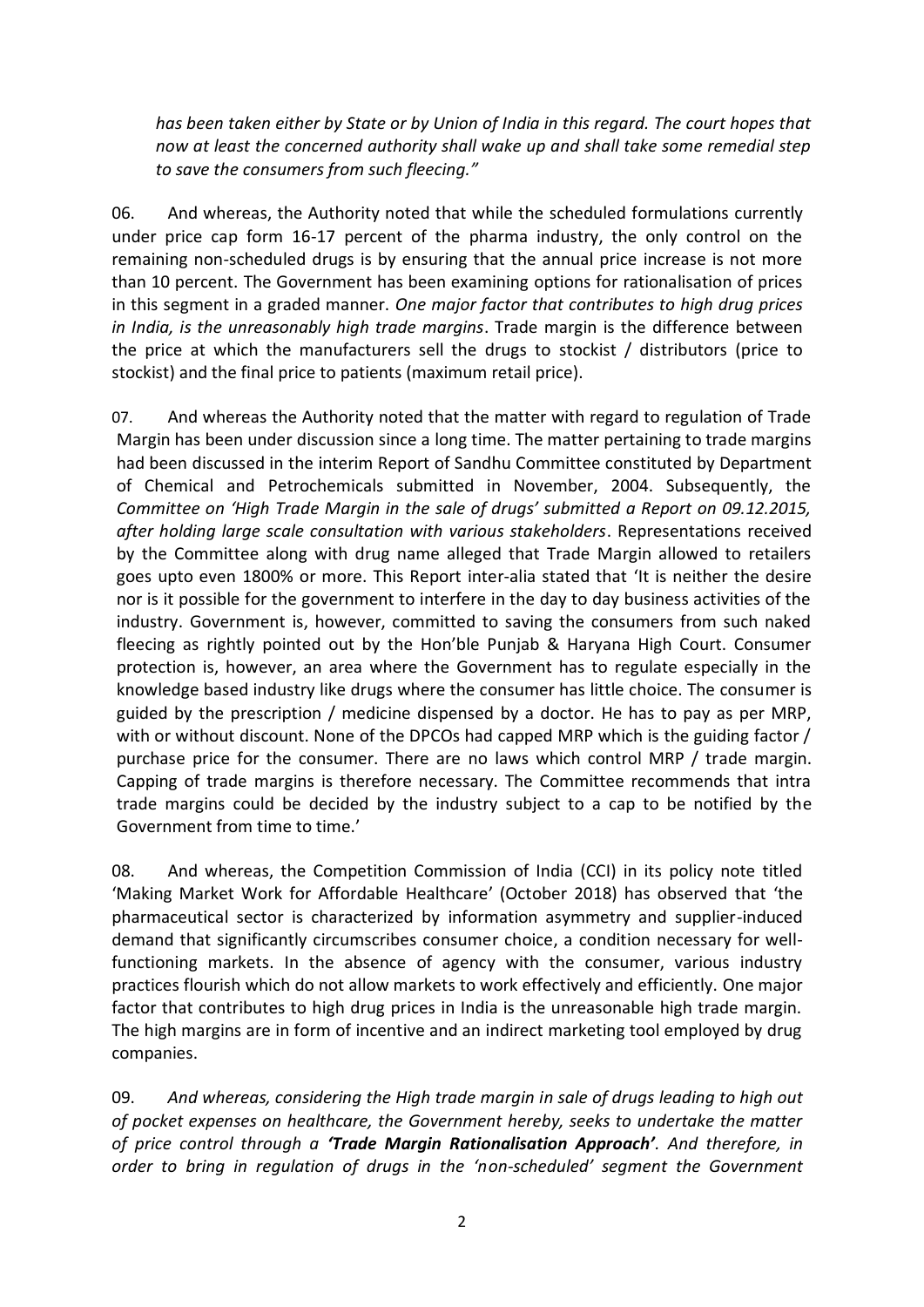*hereby seeks to undertake a Pilot for Proof of Concept by capping prices of select Anti-Cancer drugs, identified by the MoHFW as being essential for the treatment of this disease.*

10. And whereas, the Authority noted that 'Cancer is one of the leading causes of adult illness and death due to chronic and non-communicable diseases (NCD) in India. As per WHO estimate, there are approximately 18 million cases globally and 1.5 million in India alone. There were 8 lakhs cancer deaths in India in 2018. The number of new cases are estimated to rise to double in India in 2040. The financial burden associated with cancer can force patients and households to acute misery and even insolvency. It is also noted that out of pocket (OOP) expenditure on cancer hospitalization is about 2.5 times of overall average hospitalization expenditure. While catastrophic expenditure on cancer inpatient treatment is highest among all NCDs, poor health financing mechanisms and heavy reliance on out-ofpocket healthcare payments compels several cancer patients to resort to distressed means for treatment financing. *In fact, some studies on India suggest that about 60 and 32 percent households resort to borrowings and contributions (from friends and relatives) respectively for cancer hospitalization. It is estimated that almost more than 50% cancer patients avail the private sector facilities and out of pocket expenses in the Health care including cancer care is about around 65%.*

11. And whereas, a disease centric approach on cancer assumes salience because of specific national policy commitments to ensure universal access to healthcare at affordable prices. Although, provisioning and access to cancer treatment has been an important item on the public health agenda but the policy intent cannot proceed very far without understanding the socioeconomic pattern in cancer prevalence, treatment-seeking and financing. Cancer patients in India incur heavy out-of-pocket expenditures. The cancer drugs needs to be affordable so that whenever required the treatment can be provided at the earliest in the early stages when the cancer treatment is curable. The Authority noted that availability and affordability of cancer drugs will give impetus to treatment outcomes and will bring down the cost of common anti-cancer drugs will increase affordability and accessibility of these drugs.

12. And whereas, it is also noted that the list of medicines specified in the National List of Essential Medicines (NLEM) which are included in the First Schedule of Drug Pricing Control Order (DPCO), 2013 also contain drugs used for the treatment of Cancer. NLEM has 376 medicines out of which 59 drugs are already under the category of Antineoplastic/immunosuppressive, Hormones & Antihormones and medicines used for palliative care. Pricing of these medicines are controlled through Drug Pricing Control Order (DPCO) 2013 as amended from time to time.

13. And whereas, the Expert Committee of Ministry of Health and Family Welfare (MoHFW) after examining in detail, deliberating and considering all available information/data/viewpoints and all relevant options for ensuring affordability of essential drugs to the patients, in case of Anti-cancer Medicines, has recommended 43 Anti-Cancer medicines for price control on pilot basis, Imatinib mesylate being scheduled is already under price cap, hence excluded from the current exercise.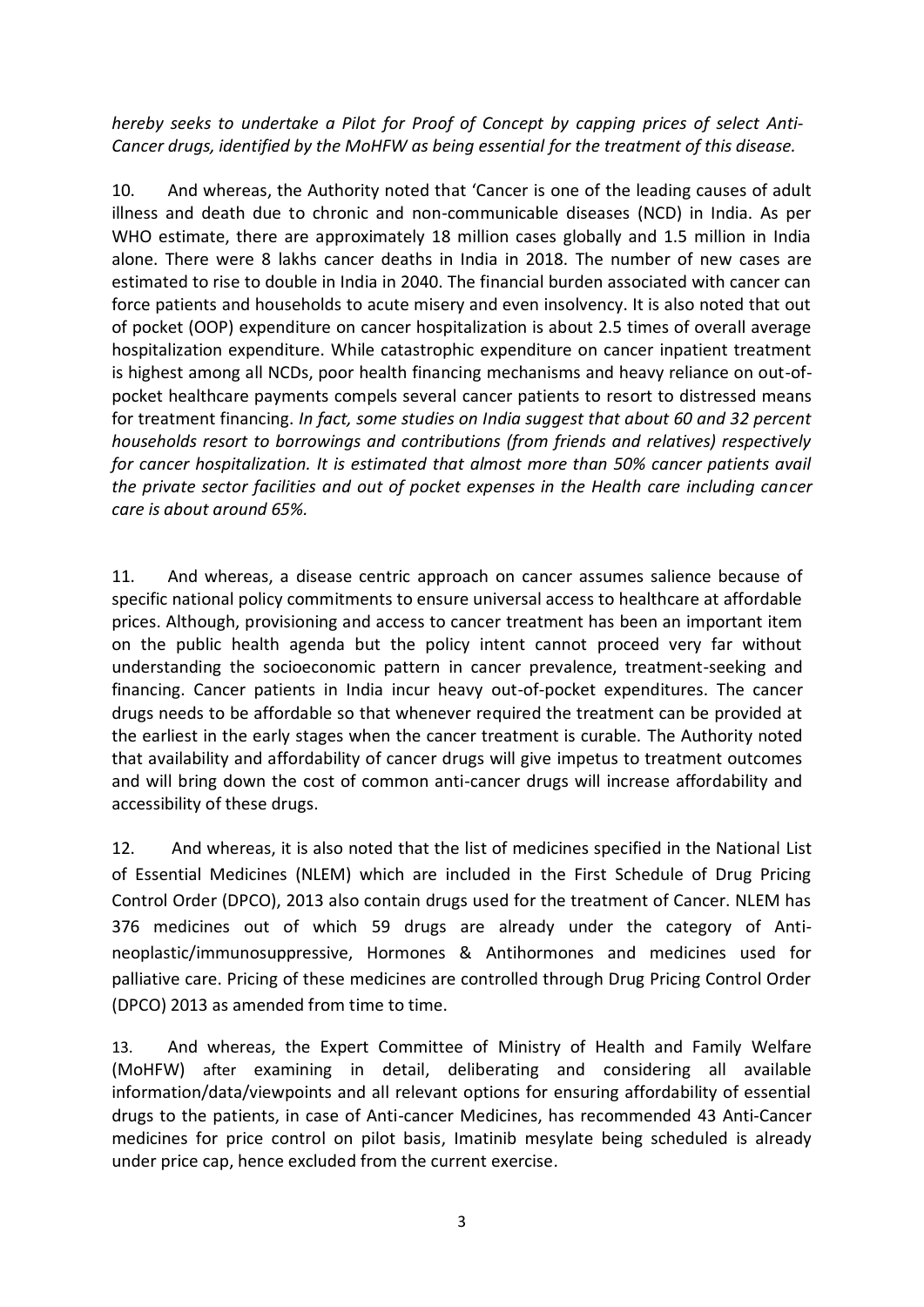14. Now, therefore, in the exercise of the powers vested by the Government of India in the Ministry of Chemicals and Fertilizers, having been satisfied that in view of the extraordinary circumstances in public interest, as explained above, the Government hereby decides to invoke the provisions of paragraph 19 of the DPCO, 2013.

15. *And whereas, invoking paragraph 19 of DPCO, 2013, the Government hereby puts a cap on trade margin of 30% and directs manufacturers to fix their retail price based on price at first point of sale of product (hereinafter referred as Price to Stockist), as formulated in Table A, of the non-scheduled formulations containing any of the 42 drugs listed in Table B (whether individual or in combination, irrespective of dosage strength, dosage form and /or route of administration):* 

#### **Table A**

#### **Retail price of the product = Price to Stockist (PTS)**  $x \left\{ 1 + \left( \frac{TM}{100} \right)^{2} \right\}$  $\left\{\frac{P}{100-TM}\right\}$ **Where TM = Trade Margin not exceeding 30 Where PTS = PTS for the month of June, 2018**

| Sl. No.        | Name of the Drug                              |  |  |  |  |  |
|----------------|-----------------------------------------------|--|--|--|--|--|
| 1              | Azacitidine                                   |  |  |  |  |  |
| $\overline{2}$ | Bendamustine Hydrochloride                    |  |  |  |  |  |
| 3              | Bortezomib                                    |  |  |  |  |  |
| $\overline{4}$ | Crizotinib                                    |  |  |  |  |  |
| 5              | Cytarabine                                    |  |  |  |  |  |
| 6              | Dasatinib                                     |  |  |  |  |  |
| 7              | Decitabine                                    |  |  |  |  |  |
| 8              | Doxorubicin HCI Pegylated Liposomal Injection |  |  |  |  |  |
| 9              | Enzalutamide                                  |  |  |  |  |  |
| 10             | Epirubicin                                    |  |  |  |  |  |
| 11             | Eribulin mesylate                             |  |  |  |  |  |
| 12             | Erlotinib HCI                                 |  |  |  |  |  |
| 13             | Estramustine phosphate                        |  |  |  |  |  |
| 14             | Everolimus                                    |  |  |  |  |  |
| 15             | Exemestane                                    |  |  |  |  |  |
| 16             | Fulvestrant                                   |  |  |  |  |  |
| 17             | Irinotecan HCI Trihydrate                     |  |  |  |  |  |
| 18             | Lapatanib                                     |  |  |  |  |  |
| 19             | Leuprolide acetate depot for Inj.             |  |  |  |  |  |
| 20             | Lomustine                                     |  |  |  |  |  |
| 21             | Mitoxantrone                                  |  |  |  |  |  |
| 22             | Nilotinib                                     |  |  |  |  |  |
| 23             | Plerixafor                                    |  |  |  |  |  |

**Table B**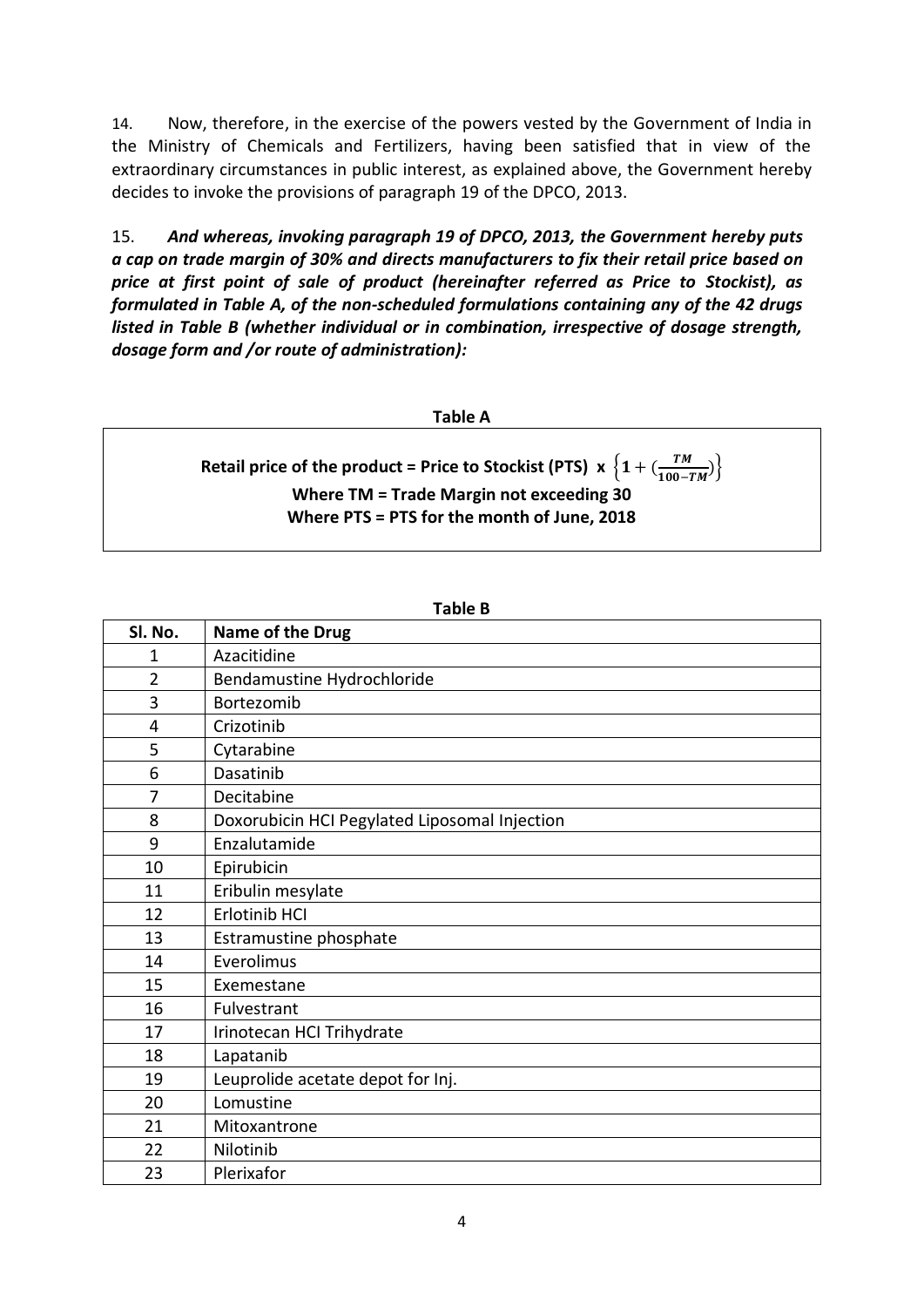| 24 | Carfilzomib                          |  |  |  |  |  |  |
|----|--------------------------------------|--|--|--|--|--|--|
| 25 | Cladribine                           |  |  |  |  |  |  |
| 26 | Triptorelin                          |  |  |  |  |  |  |
| 27 | Pomalidomide                         |  |  |  |  |  |  |
| 28 | Osimertinib                          |  |  |  |  |  |  |
| 29 | Pegasperagase                        |  |  |  |  |  |  |
| 30 | Regorafenib                          |  |  |  |  |  |  |
| 31 | Ribociclib                           |  |  |  |  |  |  |
| 32 | Clofarabine                          |  |  |  |  |  |  |
| 33 | Sunitinib                            |  |  |  |  |  |  |
| 34 | Olaparib                             |  |  |  |  |  |  |
| 35 | Olaratumab                           |  |  |  |  |  |  |
| 36 | Paclitaxel (Protein-bound particles) |  |  |  |  |  |  |
| 37 | Cabazitaxel                          |  |  |  |  |  |  |
| 38 | Bevacizumab                          |  |  |  |  |  |  |
| 39 | Lenalidomide                         |  |  |  |  |  |  |
| 40 | Pegfilgrastim                        |  |  |  |  |  |  |
| 41 | Mitomycin                            |  |  |  |  |  |  |
| 42 | Pemetrexed                           |  |  |  |  |  |  |

16. *Further, in the exercise of the powers vested by the Government of India in the Ministry of Chemicals and Fertilizers under paragraph 9(2) of the DPCO, 2013, hereby directs manufacturer to provide the information in Annexure I in respect of the non-scheduled formulations containing drugs as per Table B, irrespective whether there is any change in MRP or not, by 6 th March, 2019.*

## **Notes:**

a) Every manufacturer shall recalculate its MRP as stated above for its product based on the average first point of sale computed on the basis of PTS for the month of June-2018 as follows:

|                           | (Sum of Net sales realization of product by the<br>manufacturer as the case may be for the sales<br>during June-2018) |  |  |  |
|---------------------------|-----------------------------------------------------------------------------------------------------------------------|--|--|--|
| Price to Stockist (PTS) = | Total Quantity of such product sold in June-2018                                                                      |  |  |  |
| be                        | b) In case there is no sale during the month of the June-2018, the Price to Stockist (PTS) shall                      |  |  |  |
|                           | (Sum of Net sales realization of product by the<br>manufacturer as the case may be for the sales<br>during 2018)      |  |  |  |
| Price to Stockist (PTS) = |                                                                                                                       |  |  |  |

Total Quantity of such product sold in the 2018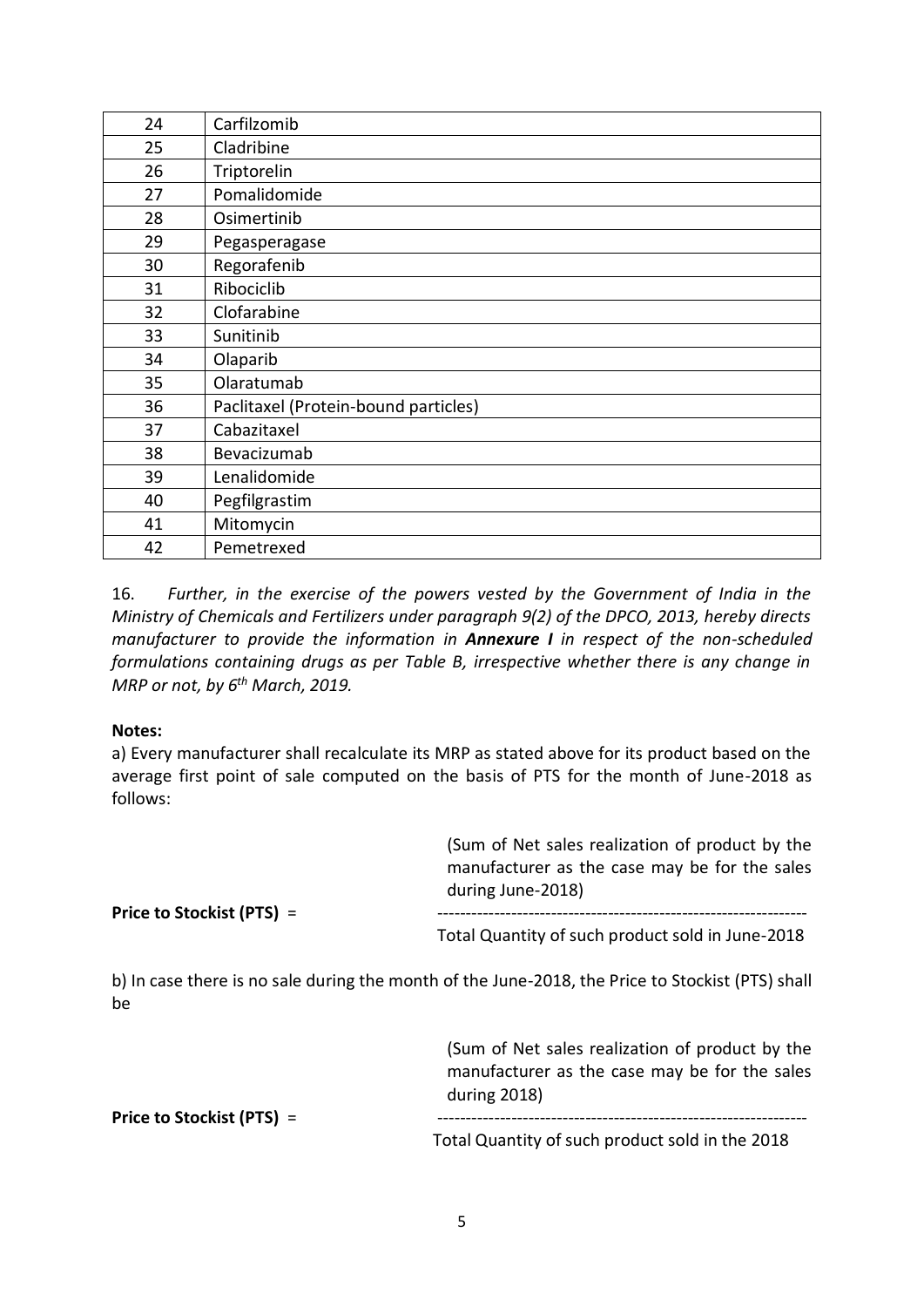c) The manufacturers may add Goods and Services Tax (GST), as applicable to arrive at the MRP.

d) For the purpose of this Order any formulation being supplied by the manufacturers directly to the hospitals, in such case, hospital will be treated as stockist.

e) The revised prices shall come into effect from 8<sup>th</sup> March, 2019 based on the information available / provided by manufacturers as per paragraph 16 of this Order.

f) Annexure I contains details of PTS and MRP arrived for formulations by using the formula prescribed in Table A, to be submitted by the manufacturers to NPPA with copy to concerned State Drug Controller.

g) The manufacturers of non–scheduled formulations, selling branded or generic or both the versions of formulations at MRP higher than the retail price (plus goods and services taxes as applicable) so computed as per Table A, shall revise the prices of such formulations downward not exceeding the retail price computed by above formula plus goods and services taxes as applicable, if any.

h) All the existing manufacturers of formulations having MRP lower than the retail price (plus goods and services taxes as applicable) so computed as per Table A, shall maintain the MRP and not increase any price based on the basis of formula as per Table A.

i) The manufacturer shall issue a price list in Form–V as per paragraph 24 of the DPCO, 2013 to NPPA through IPDMS not later than 06.03.2019 and submit a copy to State Drug Controller and dealers.

j) As per para 24(4) of DPCO 2013, every retailer, dealer, hospital and institution shall display price list and the supplementary price list, as furnished by the manufacturer, on a conspicuous part of the premises where he carries on business in a manner so as to be easily accessible to any person wishing to consult the same.

k) The manufacturers of the formulations are required to maintain the present production levels. Any manufacturer intending to lower the average monthly production levels will seek prior permission from NPPA. Further, any manufacturer intending to discontinue production of above said formulations shall furnish information to the NPPA, in respect of discontinuation of production and / or import of said formulation in Form-IV of Schedule-II of the DPCO, 2013 at least six months prior to the intended date of discontinuation.

l) The manufacturers not complying with the retail price and notes specified hereinabove shall be liable to deposit the overcharged amount along with interest thereon under the provisions of the Drugs (Prices Control) Order, 2013 read with Essential Commodities Act, 1955. The overcharged amount shall be the difference between MRP (excluding taxes) less retail price computed as per Table A in respect of sale.

m) The price so fixed shall be valid for one year from the date of notification.

n) The price computed for non-scheduled formulations (all strengths and doses form) (whether individual or in combination, irrespective of dosage strength, dosage form and /or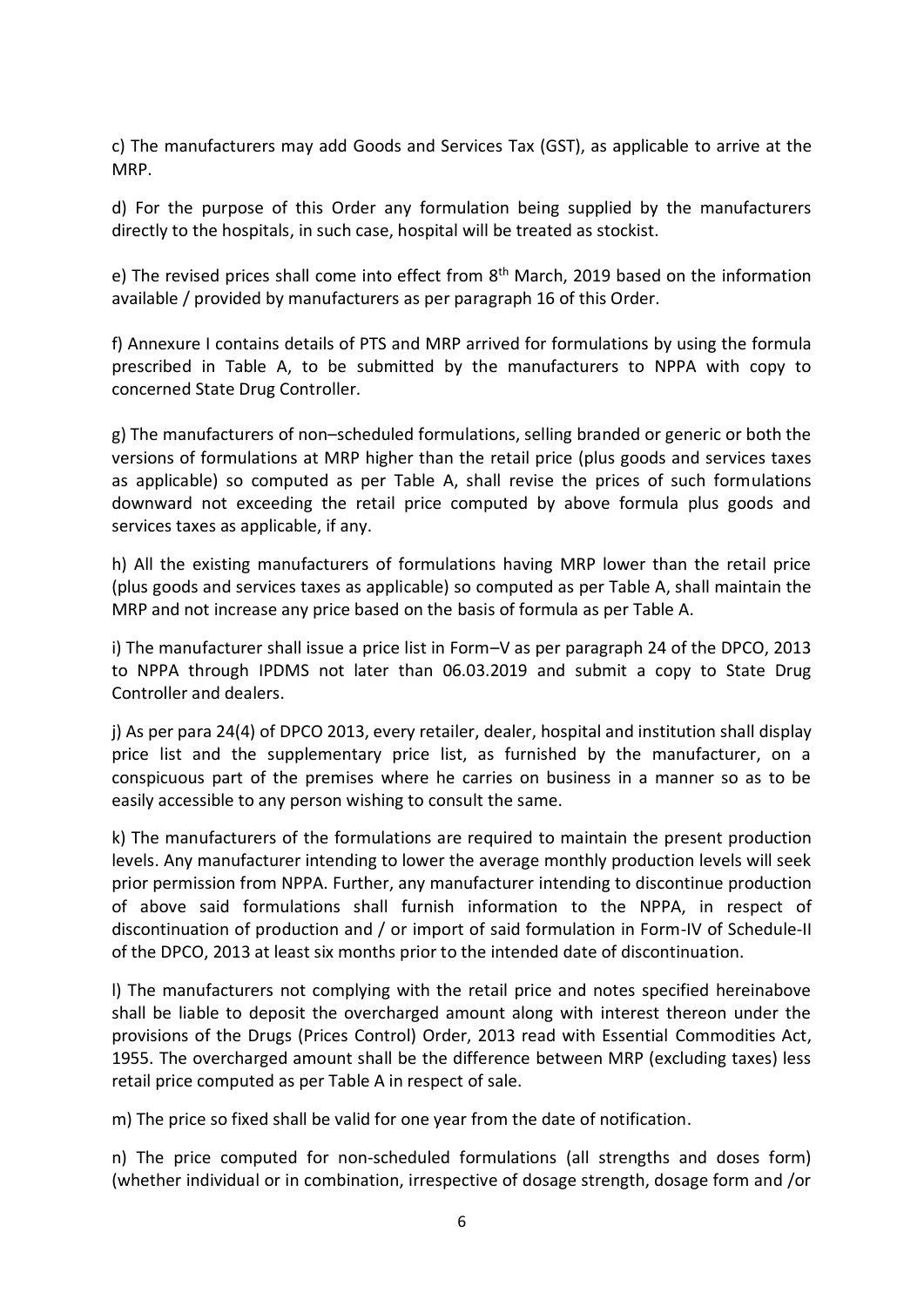route of administration) under this Order containing any of the drugs listed in Table A shall be applicable even if the formulation is being used for other therapeutic uses.

o) Consequent to the issue of retail price formula in the Table A, of such formulations as specified in Table B in this notification, the price order(s) fixing ceiling under para 4,or retail price under para 5 & 15, if any, issued prior to the above said date of notification, stand(s) superseded.

p) Henceforth, all the manufacturers are required to compulsorily report PTS and MRP of their formulations in the SUGAM portal of The Central Drugs Standard Control Organisation (CDSCO).

q) Since substantial supply of cancer drugs is directly made to Hospitals, the Superintendents of Hospitals and Medical Institutions are required to monitor the MRP's of formulations, as per this Order, and to ensure compliance. Any violation of this Order is required to be brought to the notice of NPPA.

r) State Drug Controllers shall monitor the compliance of this Order by the manufacturers / dealers / Hospitals / Medical Institutions and the manufacturers / dealers / Hospitals / Medical Institutions shall assist the State Drug Controllers in verifying the compliance to this order. Any violation of this Order is required to be brought to the notice of NPPA.

PN/196/64/2019/F F. No. 8(64)/2019/D.P./NPPA-Div.-II

(Shubhra Singh) Chairperson